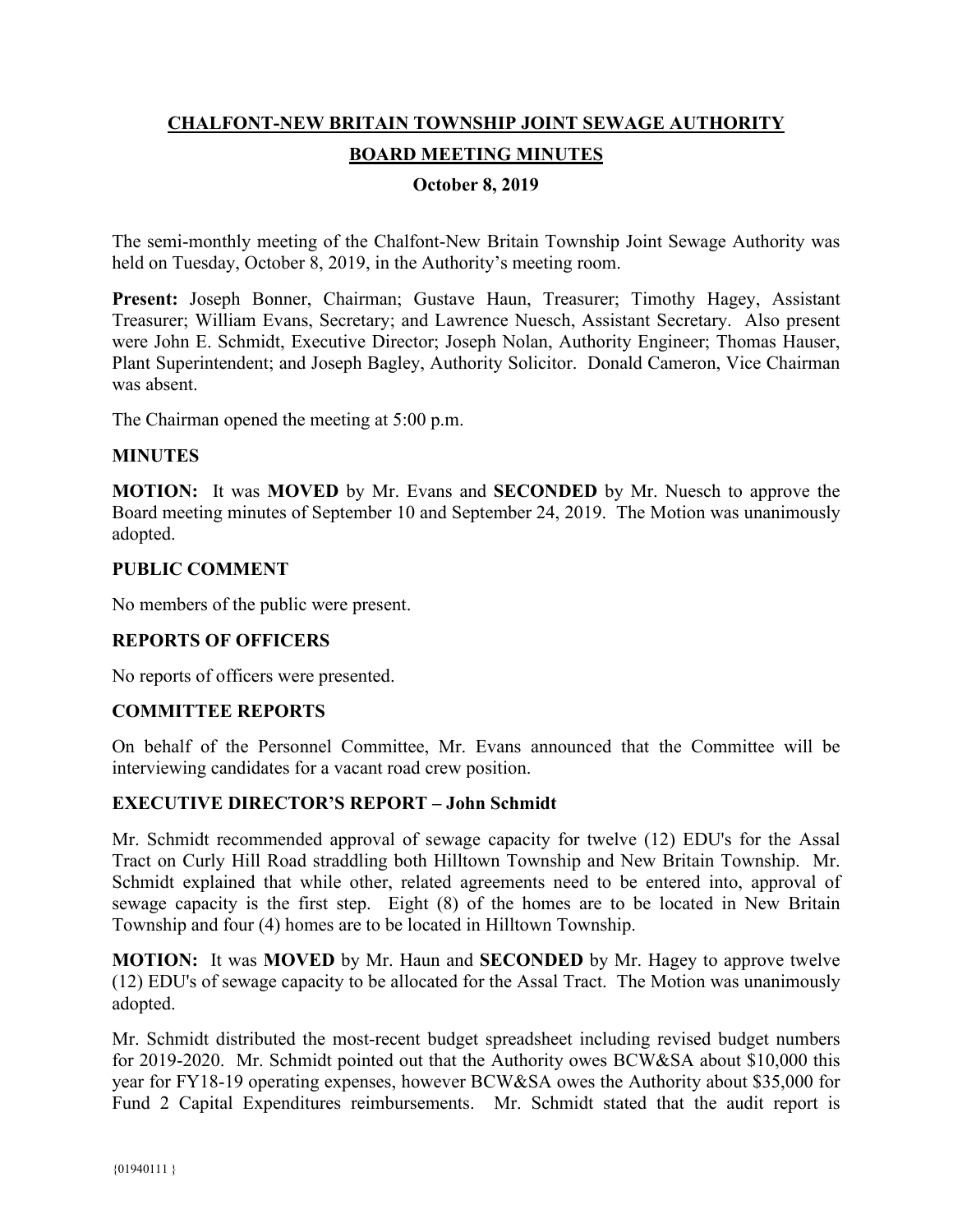scheduled to be presented at the next Board meeting. Mr. Schmidt reviewed with the Board some changes made to the budget including a replacement of a billing machine, certain I&I repairs (inserts), the replacement of the utility work truck (the existing is old and has a rusty body), the \$2.1 million to replace the biosolids dryer (in which BCW&SA participates) and engineering costs for the pump station replacement. Mr. Schmidt indicated that he was providing the numbers so that any questions can be raised at the next meeting when the auditor is present. Mr. Schmidt recommended that the Finance Committee schedule a meeting soon to review the need for any potential rate increase.

Mr. Schmidt stated that he sent a letter to New Britain Township reminding them that Mr. Bonner's term expires the end of this year.

## **ENGINEER'S REPORT – Joseph Nolan, P.E.**

Mr. Nolan reported on the Pump Station #4 replacement project. The design work has proceeded and it provides for two (2) alternatives for the force main. One of the alternatives includes a route that would run under two (2) water mains. CKS has scheduled a meeting with North Wales Water Authority and North Penn Water Authority next week to discuss the potential route and to gain input from the Authority. CKS is also in a position to start survey work along the roadway.

In regards to the dryer replacement, Authority staff met with a Gryphon representative and went over the schedule. Staff also met with the Electrical Engineer who provided some design work. Mr. Nolan stated that the project is making good progress. Mr. Nolan expects bidding to begin in mid-December, bids to be opened in January, the award of a contract for installation by the end of January, demolition to begin in February and delivery of the dryer parts by March 15. Mr. Nolan also reported that Authority staff is meeting with the conveyor people next week to work out details regarding the integration of the conveyor in the project.

In response to a question from the Board, the existing dryer is continuing to operate and will be operational until demolition begins in February. Mr. Nolan expects the dryer to be out of service for four (4) months.

Mr. Nolan presented Requisition No. 202 which had no amount and was prepared only for administrative purposes.

He next presented Requisition No. 245 for Capital Improvements in the amount of \$7,479.40 representing the costs for the dryer replacement and the Pump Station No. 4 Replacement Project.

Mr. Nolan presented the Engineer's annual report for fiscal year 2018-2019. The report is only lacking a final letter from the auditor. Mr. Nolan reviewed with the Board the parts of the Report including the general introduction, the Phase III Project, licensed operators of the plant, inspections performed, performance of the plant, and the split of flow between BCW&SA and CNBTJSA. Mr. Nolan reviewed in some detail a statement on Page 9 of the Report regarding both Authorities exceeding their flow allocations and under the Operating Agreement between the parties based on the calculation of surcharge volumes, BCW&SA owes a "net" amount of \$279,619.20 for the 2018-2019 flow surcharge, in addition to the net amount owed for operating and capital expenditures as mentioned previously. There was also a brief discussion regarding the balance due by BCW&SA for the actual adjusted costs for operating expenses. Mr. Nolan